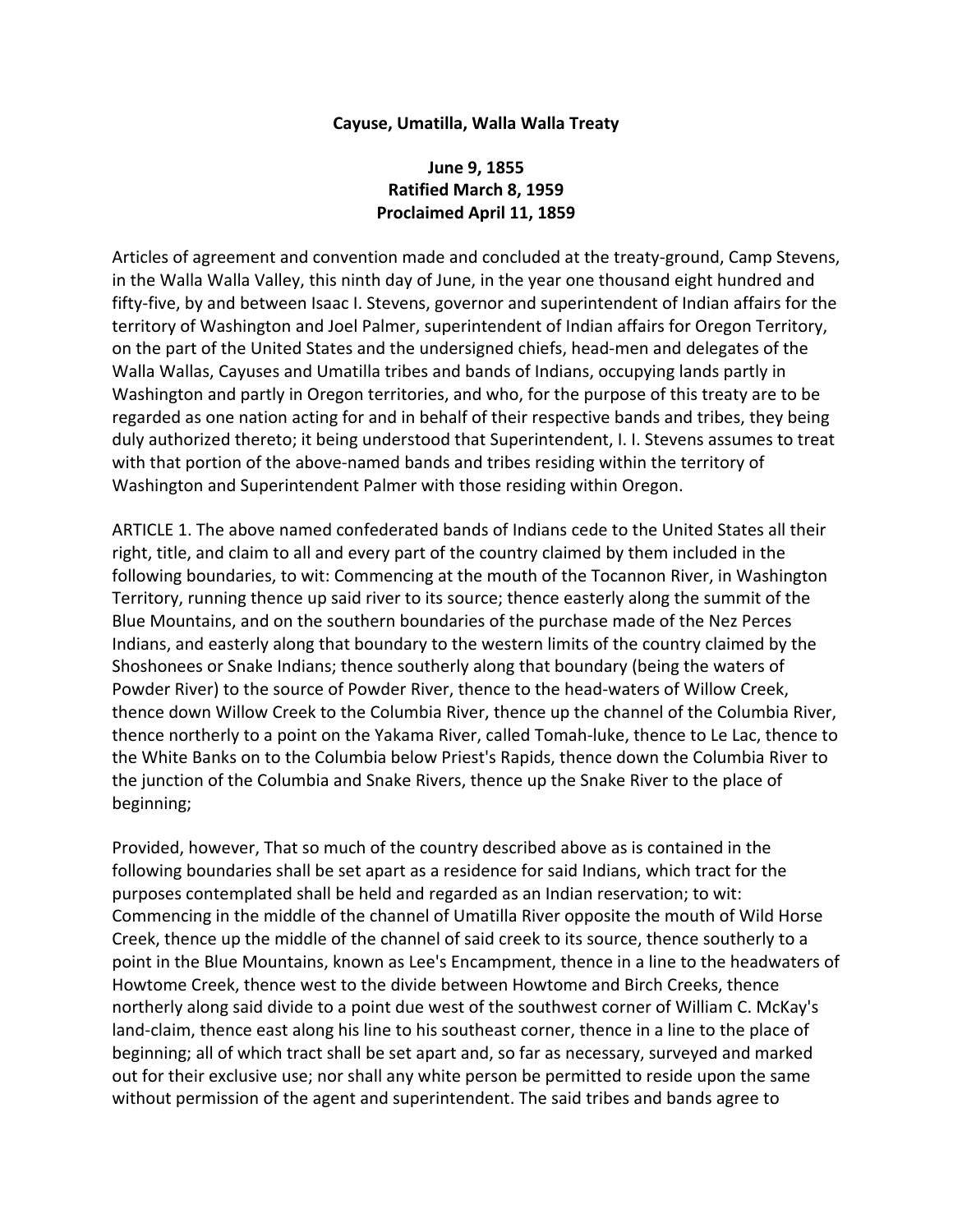remove to and settle upon the same within one year after the ratification of this treaty, without any additional expense to the Government other than is provided by this treaty, and until the expiration of the time specified, the said bands shall be permitted to occupy and reside upon the tracts now possessed by them, guaranteeing to all citizen(s) of the United States, the right to enter upon and occupy as settlers any lands not actually enclosed by said Indians:

Provided, also, That the exclusive right of taking fish in the streams running through and bordering said reservation is hereby secured to said Indians, and at all other usual and accustomed stations in common with citizens of the United States, and of erecting suitable buildings for curing the same; the privilege of hunting, gathering roots and berries and pasturing their stock on unclaimed lands in common with citizens, is also secured to them.

And provided, also, That if any band or bands of Indians, residing in and claiming any portion or portions of the country described in this article, shall not accede to the terms of this treaty, then the bands becoming parties hereunto agree to reserve such part of the several and other payments herein named, as a consideration for the entire country described as aforesaid, as shall be in the proportion that their aggregate number may have to the whole number of Indians residing in and claiming the entire country aforesaid, as consideration and payment in full for the tracts in said country claimed by the.

And provided, also, That when substantial improvements have been made by any member of the bands being parties to this treaty, who are compelled to abandon them in consequence of said treaty, (they) shall be valued under the direction of the President of the United States, and payment made therefor.

ARTICLE 2. In consideration of and payment for the country hereby ceded, the United States agree to pay the band and tribes of Indians claiming territory and residing in said country, and who remove to and reside upon said reservation, the several sums of money following, to wit: eight thousand dollars per annum for the term of five years, commencing on the first day of September, 1856; six thousand dollars per annum for the term of five years next succeeding the first five; four thousand dollars per annum for the term of five years next succeeding the second five, and two thousand dollars per annum for the term of five years next succeeding the third five; all of which several sums of money shall be expended for the use and benefit of the confederated bands herein named, under the direction of the President of the United States, who may from time to time at his discretion, determine what proportion thereof shall be expended for such objects as in his judgment will promote their well‐being, and advance them in civilization, for their moral improvement and education, for buildings, opening and fencing farms, breaking land, purchasing teams, wagons, agricultural implements and seeds, for clothing, provision and tools, for medical purposes, providing mechanics and farmers, and for arms and ammunition.

ARTICLE 3. In addition to the articles advanced the Indians at the time of signing this treaty, the United States agree to expend the sum of fifty thousand dollars during the first and second years after its ratification, for the erection of buildings on the reservation, fencing and opening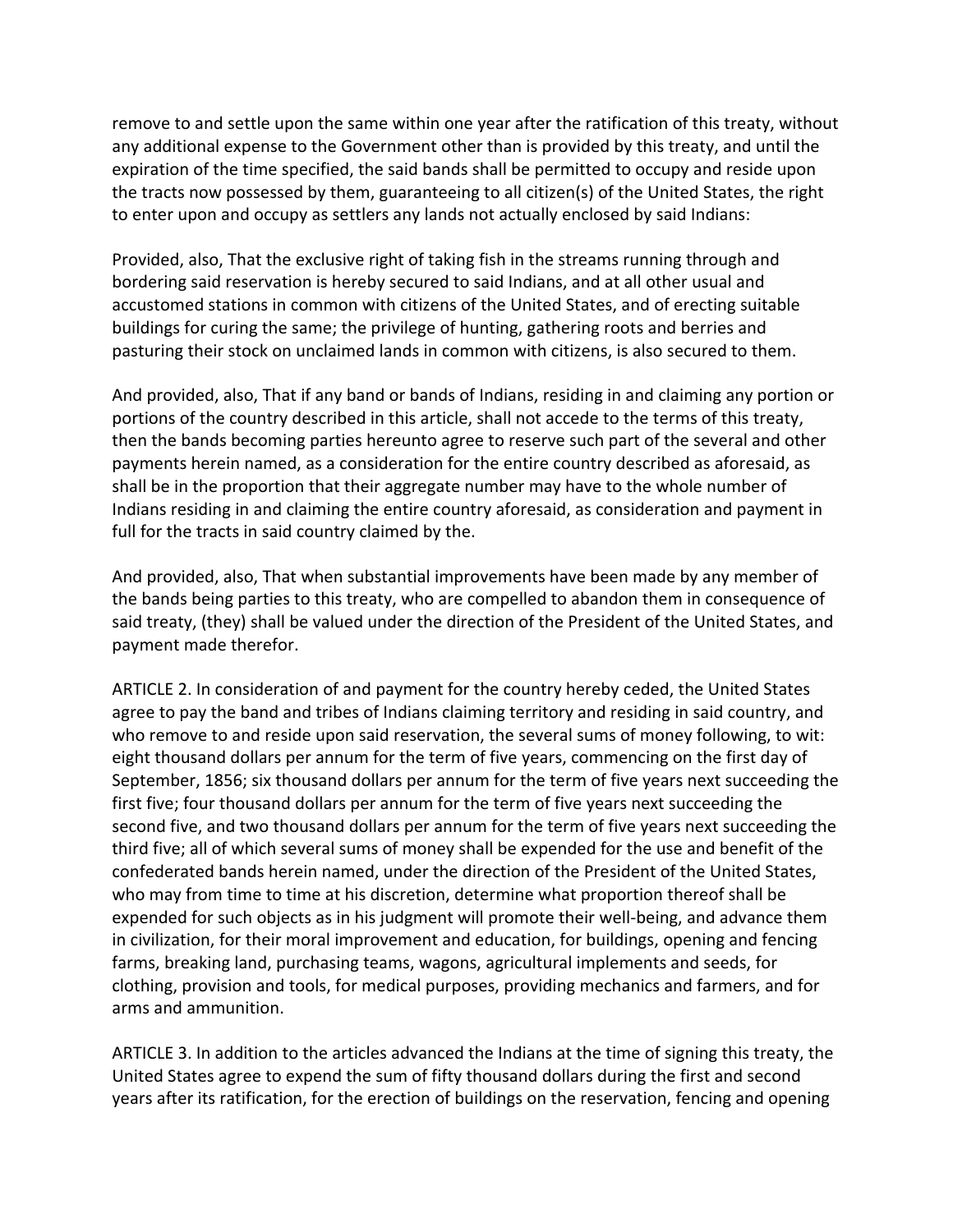farms, for the purchase of teams, farming implements, clothing, and provisions, for medicines and tools, for the payment of employes, and for subsisting the Indians the first year after their removal.

ARTICLE 4. In addition to the consideration above specified, the United States agree to erect, at suitable points on the reservation, one saw-mill, and one flouring-mill, a building suitable for a hospital, two school‐houses, one blacksmith shop, one building for wagon and plough maker and one carpenter and joiner shop, one dwelling for each, two millers, one farmer, one superintendent of farming operations, two school-teachers, one blacksmith, one wagon and plough maker, one carpenter and joiner, to each of which the necessary out‐buildings. To purchase and keep in repair for the term of twenty years all necessary mill fixtures and mechanical tools, medicines and hospital stores, books and stationery for schools, and furniture for employes.

The United States further engage to secure and pay for the services and subsistence, for the term of twenty years, (of) one superintendent of farming operations, one farmer, one blacksmith, one wagon and plough maker, one carpenter and joiner, one physician, and two school‐teachers.

ARTICLE 5. The United States further engage to build for the head chiefs of the Walla‐Walla, Cayuse, and Umatilla bands each one dwelling‐house, and to plough and fence ten acres of land for each, and to pay to each five hundred dollars per annum in cash for the term of twenty years. The first payment to the Walla‐Walla chief to commence upon the signing of this treaty. To give to the Walla‐Walla chief three yoke of oxen, three yokes and four chains, one wagon, two ploughs, twelve hoes, twelve axes, two shovels, and one saddle and bridle, one set of wagon-harness, and one set of plough-harness, within three months after the signing of this treaty.

To build for the son of Pio‐pio‐mox‐mox one dwelling house, and plough and fence five acres of land, and to give him a salary for twenty years, one hundred dollars in cash per annum, commencing September first, eighteen hundred and fifty‐six.

The improvement named in this section to be completed as soon after the ratification of this treaty as possible.

It is further stipulated that Pio‐pio‐mox‐mox is secured for the term of five years, the right to build and occupy a house at or near the mouth of Yakama River, to be used as a trading‐post in the sale of his bands of wild cattle ranging in that district: And provided, also, That in consequence of the immigrant wagon‐road from Grand Round to Umatilla, passing through the reservation herein specified, thus leading to turmoils and disputes between Indians and immigrants, and as it is known that a more desirable and practicable route may be had to the south of the present road, that a sum not exceeding ten thousand dollars shall be expended in locating and opening a wagon‐road from Powder River of Grand Round, so as to reach the plain at the western base of the Blue Mountain, south of the southern limits of said reservation.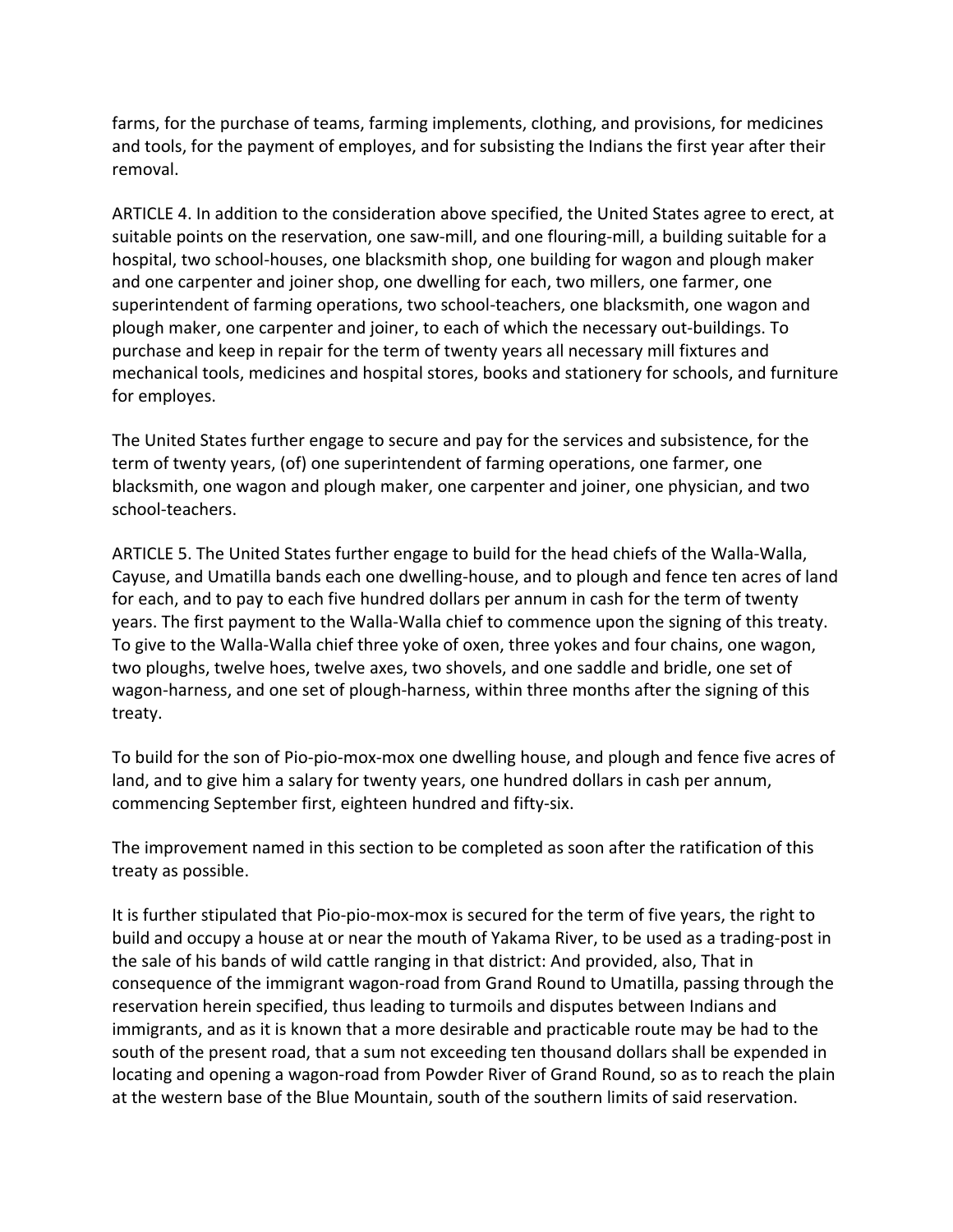ARTICLE 6. The President may, from time to time at his discretion cause the whole or such portion as he may think proper, of the tract that may now or hereafter be set apart as a permanent home for those Indians, to be surveyed into lots and assigned to such Indians of the confederated bands as may wish to enjoy the privilege, and locate thereon permanently, to a single person over twenty-one years of age, forty acres, to a family of two person, sixty acres, to a family of three and not exceeding five, eighty acres; to a family of six persons and not exceeding ten, one hundred and twenty acres; and to each family over ten in number, twenty acres to each additional three members; and the President may provide for such rules and regulations as will secure to the family in case of the death of the head thereof, the possession and enjoyment of such permanent home and improvement thereon and he may at any time, at his discretion, after such person or family has made location on the land assigned as a permanent home, issue a patent to such person or family for such assigned land, conditioned that the tract shall not be aliened or leased for a longer term than two years, and shall be exempt from levy, sale, or forfeiture, which condition shall continue in force until a State constitution, embracing such land within its limits, shall have been formed and the legislature of the State shall remove the restriction:

Provided, however, That no State legislature shall remove the restriction herein provided for without the consent of Congress:

And provided, also, That if any person of family, shall at any time, neglect or refuse to occupy or till a portion of the land assigned and on which they have located, or shall roam from place to place, indicating a desire to abandon his home, the President may if the patent shall have been issued, cancel the assignment, and may also withhold from such person or family their portion of the annuities or other money due them, until they shall have returned to such permanent home, and resumed the pursuits of industry, and in default of their return the tract may be declared abandoned, and thereafter assigned to some other person or family of Indians residing on said reservation:

And provided, also, That the head chiefs of the three principal bands, to wit, Pio‐pio‐mox‐mox, Weyatenatemany, and Wenap‐snoot, shall be secured in a tract of at least on hundred and sixty acres of land.

ARTICLE 7. The annuities of the Indians shall not be taken to pay the debts of individuals.

ARTICLE 8. The confederated bands acknowledge their dependence on the Government of the United States and promise to be friendly with all the citizens thereof, and pledge themselves to commit no depredation on the property of such citizens, and should any one or more of the Indians violate this pledge, and the fact be satisfactorily proven before the agent, the property taken shall be returned, or in default thereof, or if injured or destroyed, compensation may be made by the Government out of their annuities; nor will they make war on any other tribe of Indians except in self‐defense, but submit all matter of difference between them and other Indians, to the Government of the United States or its agents for decision, and abide thereby; and if any of the said Indians commit any depredations on other Indians, the same rule shall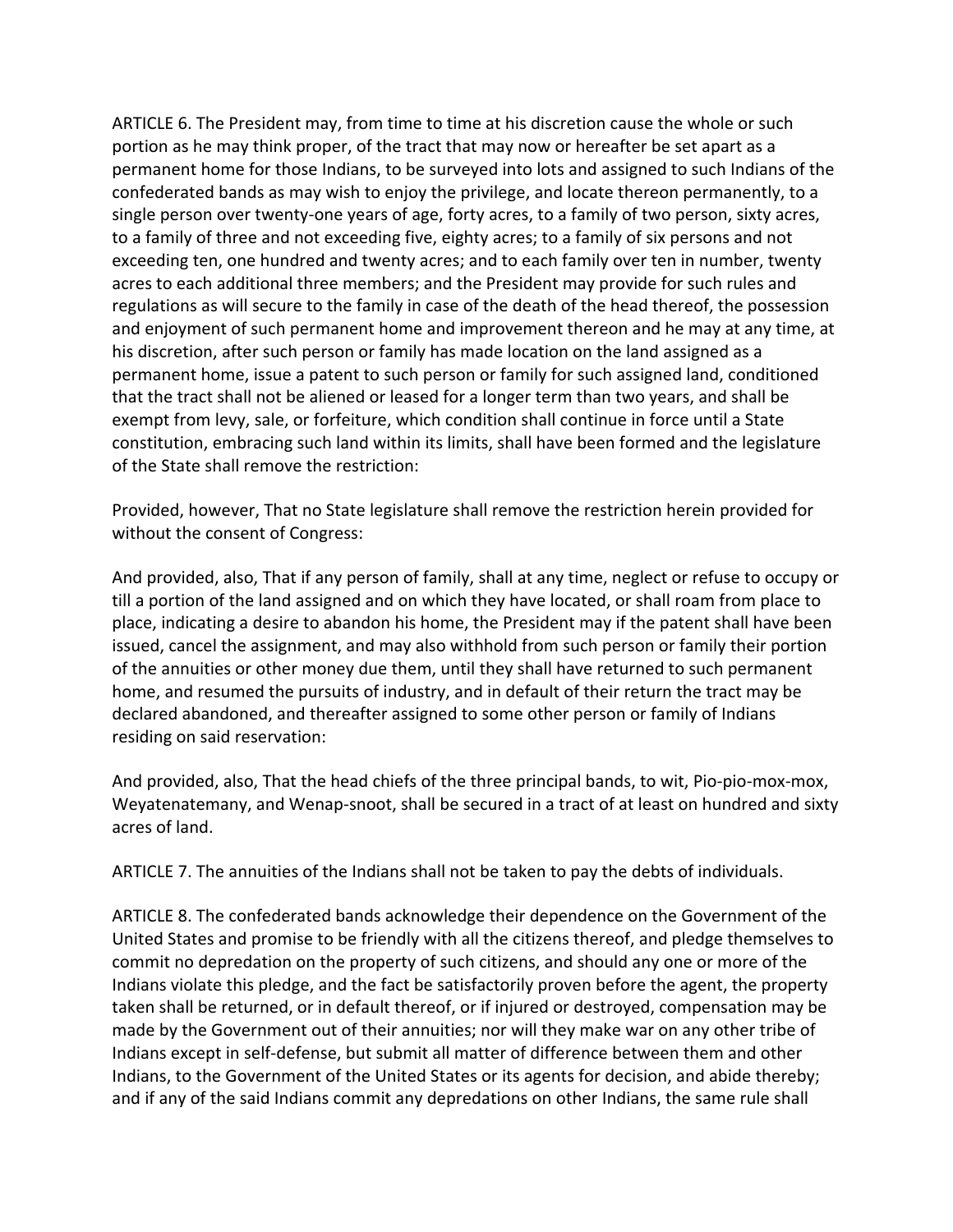prevail as that prescribed in the article in case of depredations against citizens. Said Indians further engage to submit to and observe all laws, rules, and regulations which may be prescribed by the United States for the government of said Indians.

ARTICLE 9. In order to prevent the evils of intemperance among said Indians, it is hereby provided that if any one of them shall drink liquor, or procure it for others to drink, (such one) may have his or her proportion of the annuities withheld from him or her for such time as the President may determine.

ARTICLE 10. The said confederated bands agree that, whenever in the opinion of the President of the United States the public interest may require it, that all roads highways and railroads shall have the right of way through the reservation herein designated or which may at any time hereafter be set apart as a reservation for said Indians.

ARTICLE 11. This treaty shall be obligatory on the contracting parties as soon as the same shall be ratified by the President and Senate of the United States.

In testimony whereof, the said I.I. Stevens and Joel Palmer, on the part of the United States, and the undersigned chiefs, headmen, and delegates of the said confederated bands, have hereunto set their hands and seals, this ninth day of June, eighteen hundred and fifty-five.

**Isaac I. Stevens**, [Legal Signature] Governor and Superintendent Washington Territory. **Joel Palmer** [L.S.] Superintendent Indian Affairs, O.T. (Oregon Territory)

**Pio‐pio‐mox‐mox**, his x mark [L.S.] head chief of Walla‐Wallas **Meani‐teat or Pierre**, his x mark [L.S.] **Weyatenatemany**, his x mark [L.S.] head chief of Umatilla **Wenap‐snoot**, his x mark [L.S.] chief of Umatilla **Kamaspello**, his x mark [L.S.] **Steachus**, his x mark [L.S.] **Howlish‐wampo**, his x mark [L.S.] **Five Crows**, his x mark [L.S.] **Stocheania**, his x mark [L.S.] **Mu‐howlish**, his x mark [L.S.] **Lin‐tin‐met‐cheania**, his x mark [L.S.] **Petamyo‐mox‐mox**, his x mark [L.S.] **Watash‐te‐waty**, his x mark [L.S.] **She‐yam‐na‐kon**, his x mark [L.S.] **Qua ‐chim**, his x mark [L.S.]